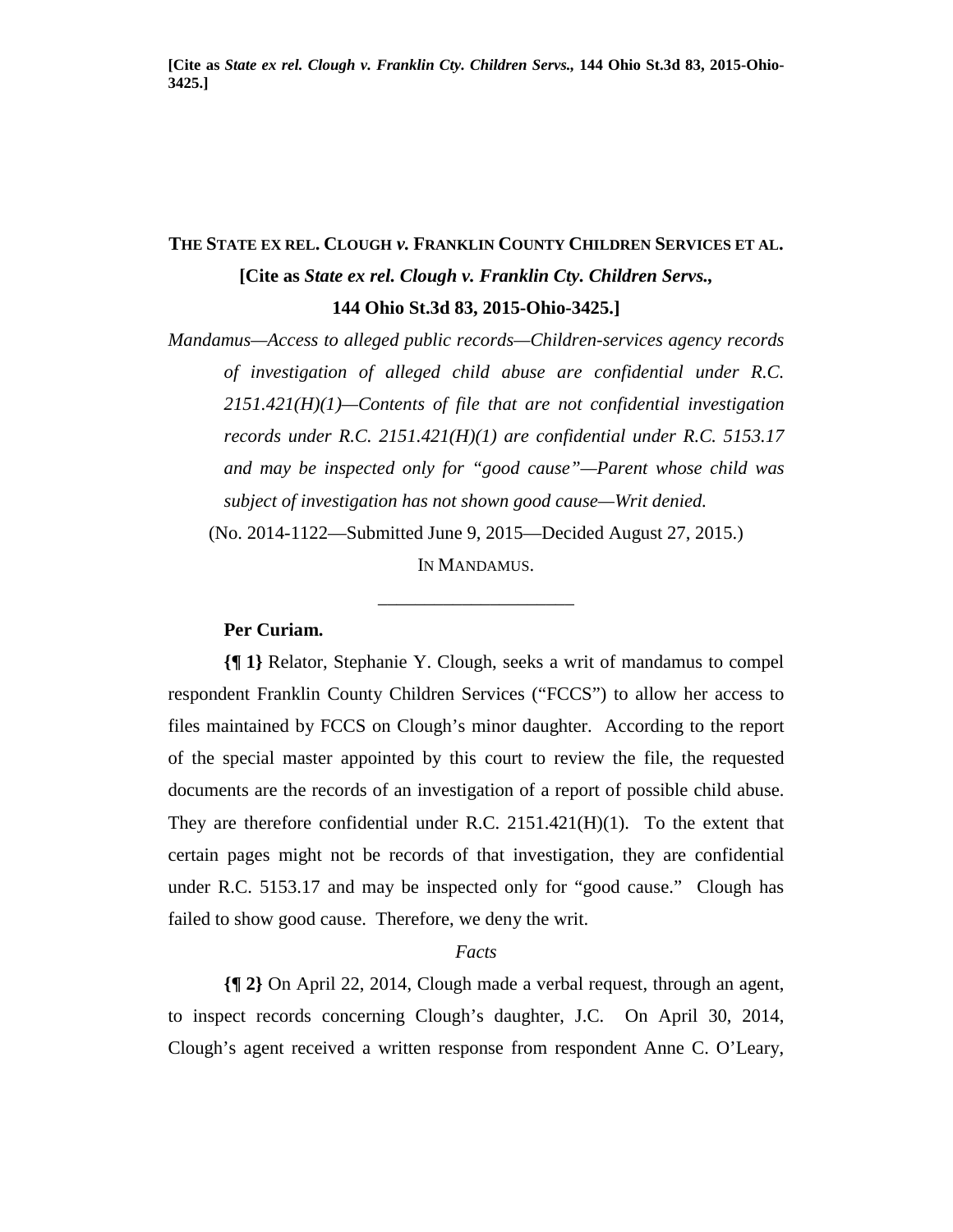chief legal counsel for FCCS, denying Clough's request. The letter explained that respondent Charles M. Spinning, executive director of FCCS, did not find good cause to release the records. On May 13, 2014, Clough's agent tendered to O'Leary a written request for the inspection of J.C.'s case file. FCCS responded, once again refusing to allow inspection of the file. Clough filed her complaint in mandamus in this court on July 3, 2014.

**{¶ 3}** Clough asserts in her complaint that the request for access is authorized by FCCS in an agency document setting forth FCCS board policies. She avers that this right of access is not subject to any restriction and that this right contradicts FCCS's claim that the records may be released in only limited circumstances. Clough asserts that the response to her request is "inadequate and illegal" and in direct defiance of her rights as explained in the FCCS document, specifically her right to access and review information contained in the case record relating to herself and her children.

**{¶ 4}** In the complaint, Clough further asserts that the FCCS document grants a right to review all FCCS documents in the presence of FCCS personnel. She contends that the independent review of her request by the Ohio Department of Job and Family Services ("ODJFS") and the claim that the records are confidential under Ohio law are "inadequate" grounds for refusing her request.

**{¶ 5}** Clough asserts that FCCS's actions have been "in defiance" of that agency's memorandum of understanding with various entities, including the Children's Advocacy Center<sup>1</sup> and CHOICES, a women's advocacy center.

**{¶ 6}** According to Clough's complaint, at one point, the disposition of the report of possible abuse of Clough's daughter resulted in findings of "unsubstantiated." But she claims that during two grievance hearings, she was informed that the disposition would be changed to "indicative of abuse." Clough

-

<sup>&</sup>lt;sup>1</sup> Clough may be referring to Nationwide Children's Hospital's Center for Child and Family Advocacy.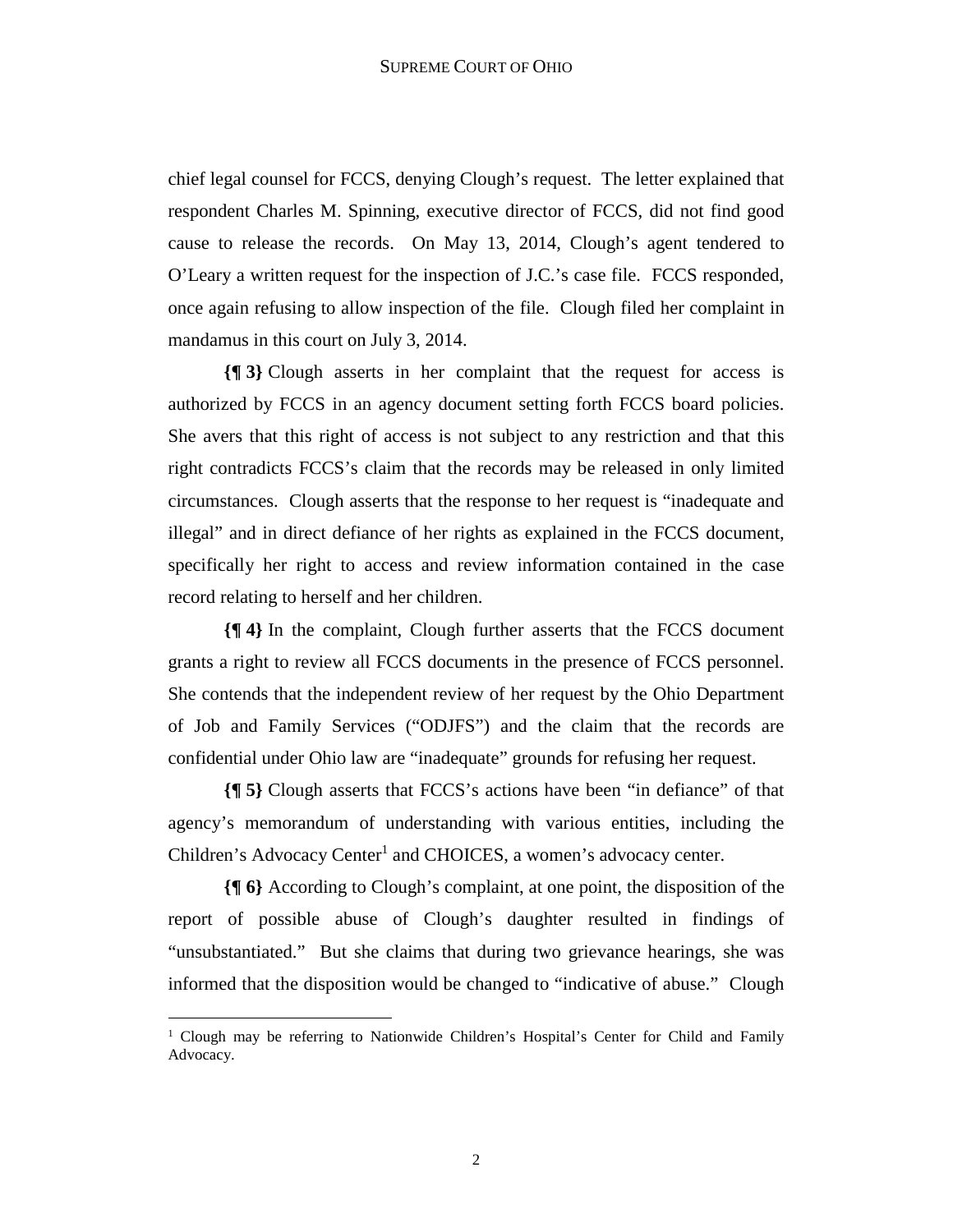asserts that following the grievance hearings, she has a right to review any notes or other records for an explanation of why FCCS changed its decision. She asserts that FCCS has failed to offer any explanation for not following its own policies and procedures.

**{¶ 7}** Clough maintains that she has a clear legal right to inspect the case file in the presence of FCCS personnel at their offices. She asserts that she has no adequate remedy in the ordinary course of the law and that there is no legally valid excuse for the denial. Clough claims that a writ will serve the public interest by encouraging FCCS to comply with its own policies and procedures and by exposing the failure of FCCS to follow protocols under a memorandum of understanding with other child-protective-service agencies.

**{¶ 8}** Clough requests a writ of mandamus commanding respondents to immediately allow her to review the case file and notes as mandated under FCCS policy. She also seeks statutory damages and costs.

**{¶ 9}** We assigned the Honorable Kenneth J. Spicer, a retired judge of the Delaware County Court of Common Pleas, Probate and Juvenile Divisions, as a special master to conduct an in camera review of the requested documents. He did so and filed a report, to which Clough filed a response. FCCS filed a motion to clarify the report of the special master. Clough has also filed three emergency motions to expedite the court's decision.

### *Analysis*

#### **Mandamus**

**{¶ 10}** Generally, to be entitled to a writ of mandamus, the relator must establish a clear legal right to the requested relief, a clear legal duty on the part of the respondents to provide it, and the lack of an adequate remedy in the ordinary course of the law. *State ex rel. Waters v. Spaeth*, 131 Ohio St.3d 55, 2012-Ohio-69, 960 N.E.2d 452, ¶ 6. The relator must prove that she is entitled to the writ by clear and convincing evidence. *Id.* at ¶ 13.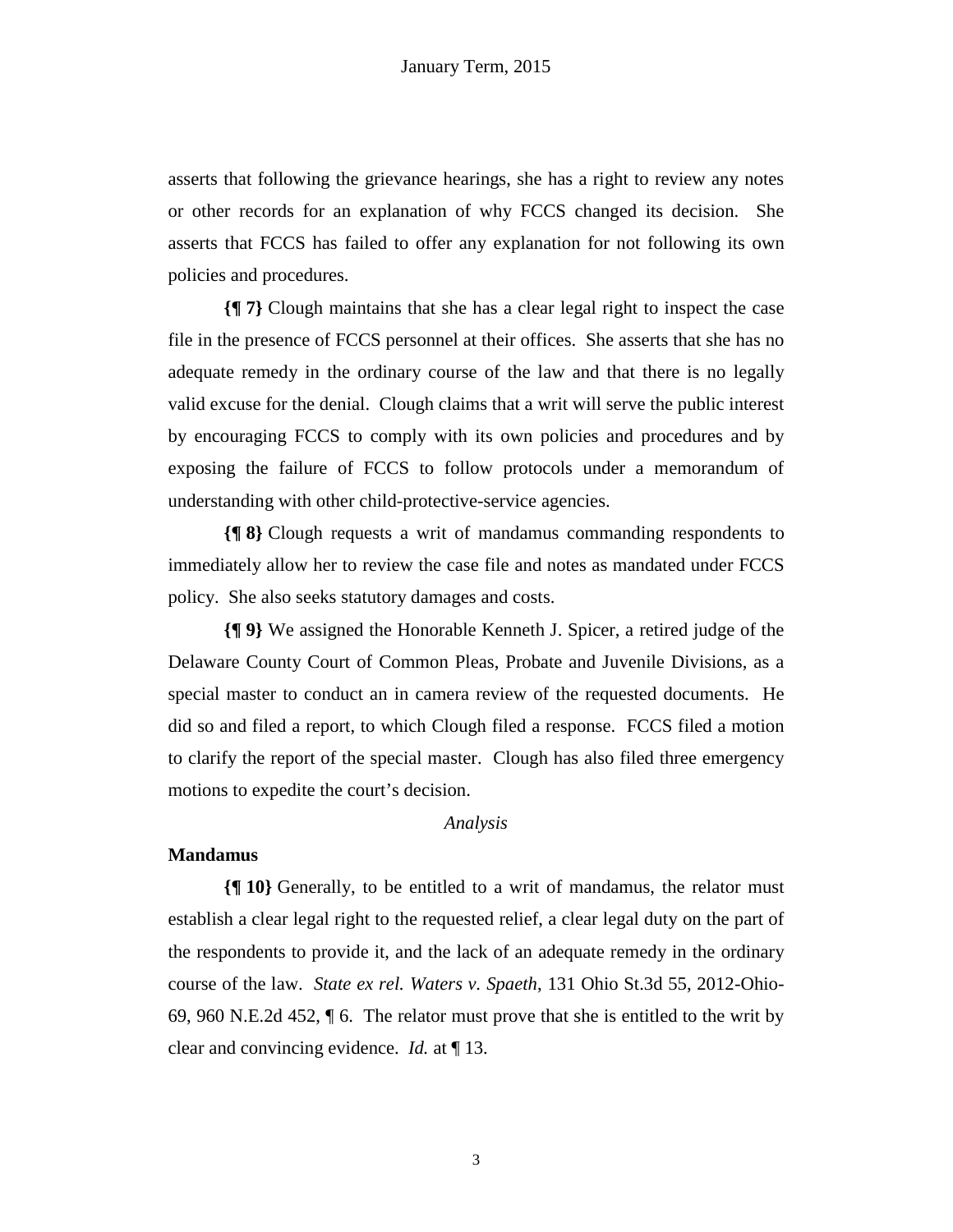**{¶ 11}** To the extent that this case is a claim for public records, "[m]andamus is the appropriate remedy to compel compliance with R.C. 149.43, Ohio's Public Records Act." *State ex rel. Physicians Commt. for Responsible Medicine v. Ohio State Univ. Bd. of Trustees*, 108 Ohio St.3d 288, 2006-Ohio-903, 843 N.E.2d 174, ¶ 6; R.C. 149.43(C)(1).

**{¶ 12}** Although the Public Records Act is accorded liberal construction in favor of access to public records, "the relator must still establish entitlement to the requested extraordinary relief by clear and convincing evidence." *State ex rel. McCaffrey v. Mahoning Cty. Prosecutor's Office*, 133 Ohio St.3d 139, 2012- Ohio-4246, 976 N.E.2d 877, ¶ 16. However, unlike in other mandamus cases, " '[r]elators in public-records mandamus cases need not establish the lack of an adequate remedy in the ordinary course of law.' " *State ex rel. Data Trace Information Servs., L.L.C. v. Cuyahoga Cty. Fiscal Officer*, 131 Ohio St.3d 255, 2012-Ohio-753, 963 N.E.2d 1288, ¶ 25, quoting *State ex rel. Am. Civ. Liberties Union of Ohio, Inc. v. Cuyahoga Cty. Bd. of Commrs.,* 128 Ohio St.3d 256, 2011- Ohio-625, 943 N.E.2d 553, ¶ 24.

### **Franklin County Children Services grievance and consumer-rights policies**

**{¶ 13}** Although the requests made by Clough in this case might be construed as public-records requests to be analyzed under R.C. 149.43, Clough's complaint does not specifically cite that statute or characterize the records sought as "public." Rather, she asserts that her right to inspect the files is authorized by FCCS in its document on FCCS board policies.

**{¶ 14}** FCCS's policy does provide that adults and children who are clients of FCCS have the right to review their case records. However, that statement of client rights is qualified by the phrase "so long as such access is not prohibited by law." Thus, the statement of right that Clough relies on is expressly limited, as it must be, by its incorporation of applicable law.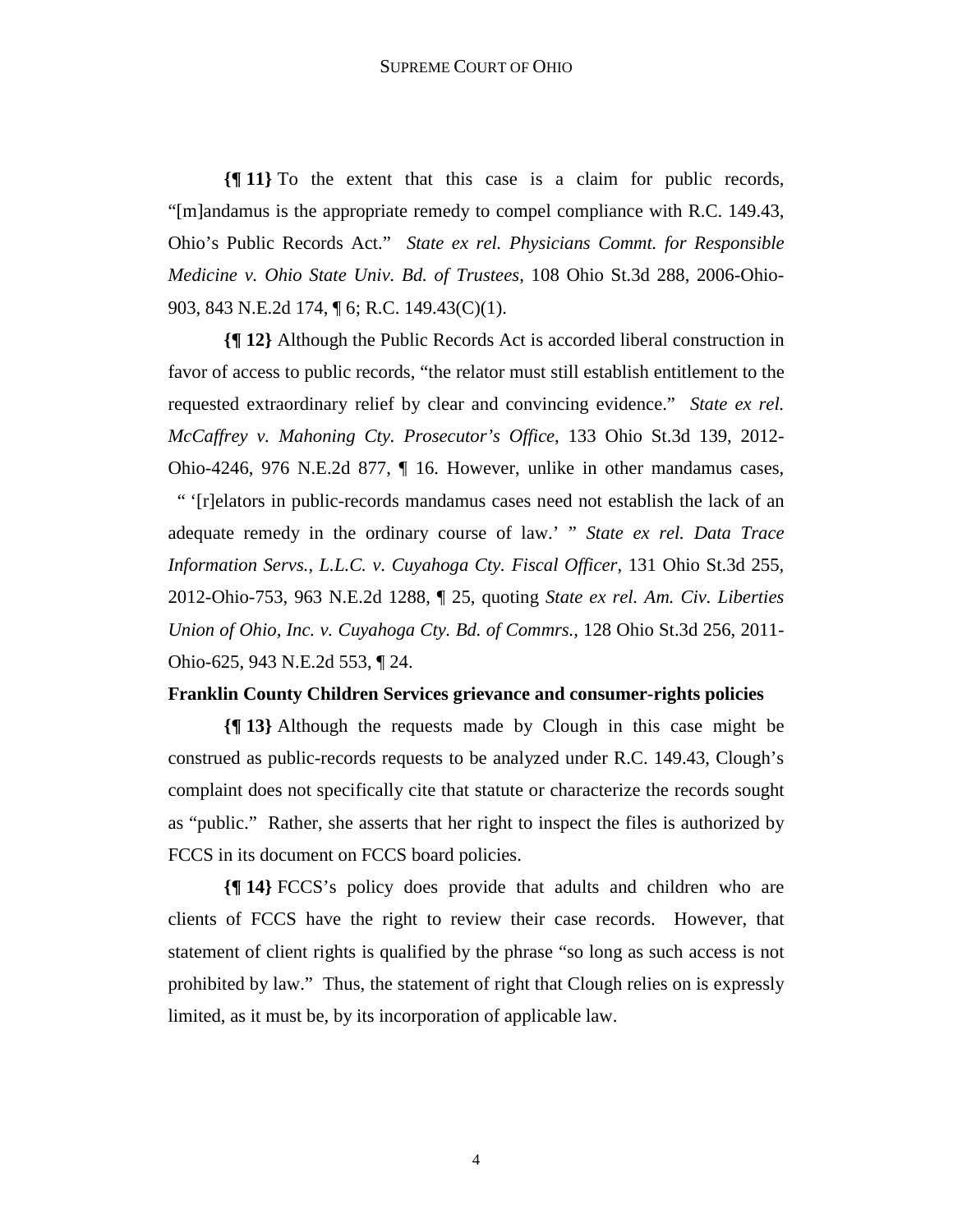**{¶ 15}** Even if the policy did not point out limitations to the right, those limitations exist and are enforceable. A court in a mandamus proceeding cannot create a duty where none exists. *State ex rel. Governor v. Taft*, 71 Ohio St.3d 1, 3, 640 N.E.2d 1136 (1994); *State ex rel. Hodges v. Taft*, 64 Ohio St.3d 1, 3, 591 N.E.2d 1186 (1992). Only the legislature can create a legal duty to be enforced in mandamus: "creation of the duty is the distinct function of the legislative branch of government." *Id.* 

**{¶ 16}** Here, the FCCS document on board policies regarding the inspection of investigatory files does not create or reflect any duty to provide access that can be enforced in mandamus. No FCCS "policy" can provide access to the requested files when access is prohibited by law. Because Clough cannot claim a clear legal right from FCCS's statement of policies and procedures, we deny the writ to the extent Clough is basing her claim on those policies and procedures.

#### **Public records**

**{¶ 17}** Although Clough does not mention the public-records law in her complaint, she nevertheless asserts a violation of that law in her brief. Even assuming that the issue has been properly presented, Clough cannot prevail. R.C. 149.43(B)(1) requires that upon request, all public records shall be promptly prepared and made available for inspection at reasonable times. R.C.  $149.43(A)(1)$  defines a "public record" as "records kept by any public office." But R.C.  $149.43(A)(1)(v)$  excepts from disclosure "[r]ecords the release of which is prohibited by state or federal law."

**{¶ 18}** FCCS asserts that the documents Clough requested are exempted from disclosure by R.C.  $2151.421(H)(1)$ , which explicitly provides that a children services agency's investigatory record resulting from a report of suspected child abuse is confidential. That statute states: "Except as provided in divisions (H)(4) and (N) of this section, a report made under this section is confidential." R.C.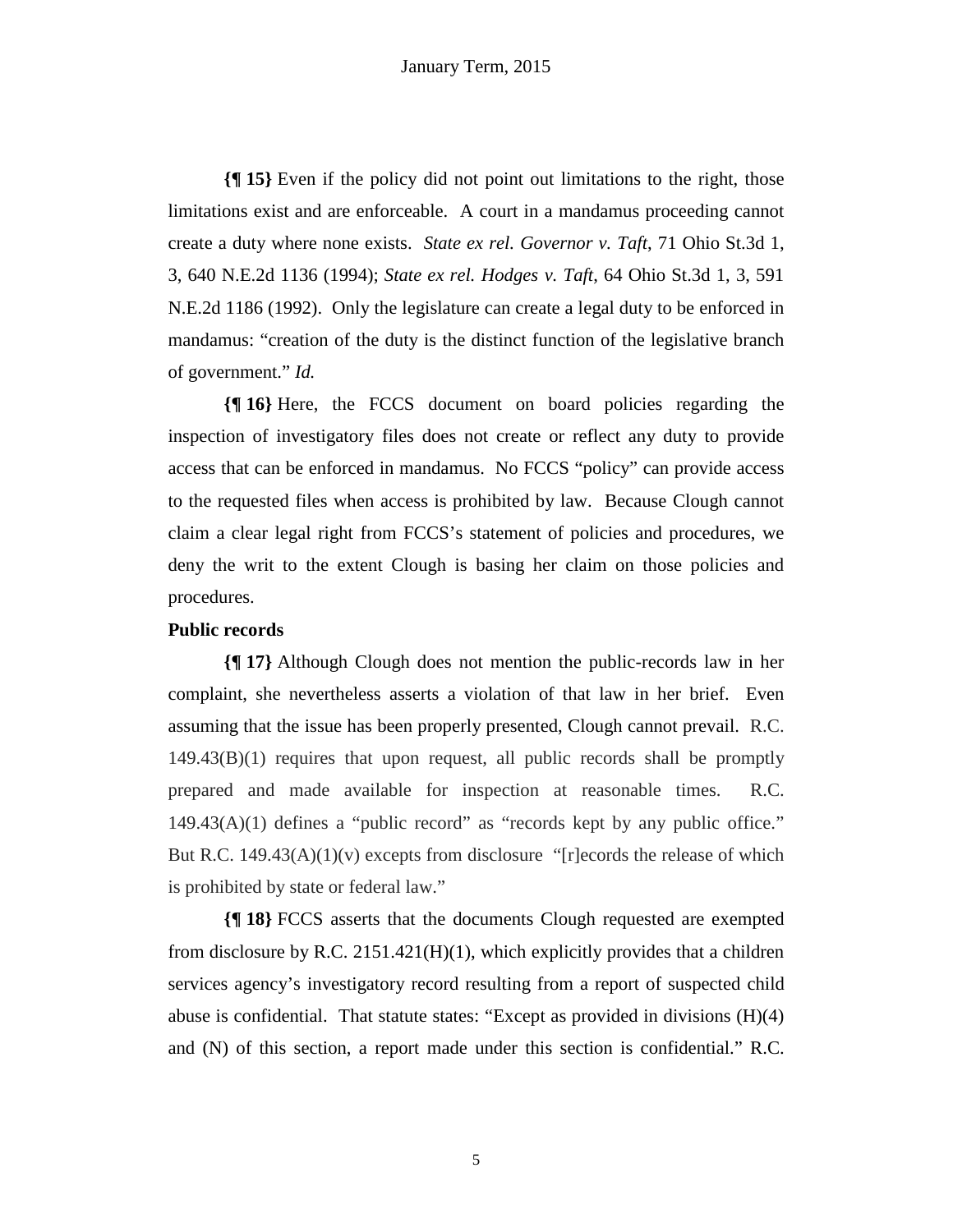2151.421(H)(1); *see State ex rel. Renfro v. Cuyahoga Cty. Dept. of Human Servs.*, 54 Ohio St.3d 25, 27, 560 N.E.2d 230 (1990) ("R.C. 2151.421(H)(1) clearly removes child abuse investigation reports compiled under that statute from the mandatory disclosure provisions of R.C. 149.43(B)"). This exemption was explained to Clough in one of the responses to her inspection request.

**{¶ 19}** Therefore, if the file constitutes a report of a child-abuse allegation and the investigation of that allegation, as Clough describes it in her brief, the file is confidential under R.C.  $2151.421(H)(1)$ .

# **Report of the special master**

**{¶ 20}** The special master inspected the file and described its general contents in his report. His description of the documents is necessarily circumspect, revealing nothing substantive about their contents. But his report does indicate, with only a few possible exceptions, that the file is a "report made under this section" within the meaning of R.C.  $2151.421(H)(1)$  and that it is therefore confidential.

**{¶ 21}** The special master concludes that his review of the file confirmed that a report of suspected abuse had been received and investigated. The case was closed with the determination that the report was unsubstantiated, and the parents were notified. He explicitly declined to express an opinion as to whether the determination was correct.<sup>2</sup>

#### **Public-records exceptions**

 $\overline{a}$ 

**{¶ 22}** Considering the special master's report, the file appears to contain, with very few possible exceptions, the records of an investigation of a report of possible child abuse, and therefore falls under the confidentiality provision in

<sup>&</sup>lt;sup>2</sup> Respondents filed a motion to "clarify" the special master's report, in which they assert that a few of the documents were not accurately described. Having no way to independently verify these assertions, we deny the motion. Moreover, even if the documents are as described by respondents, it would not change the result here.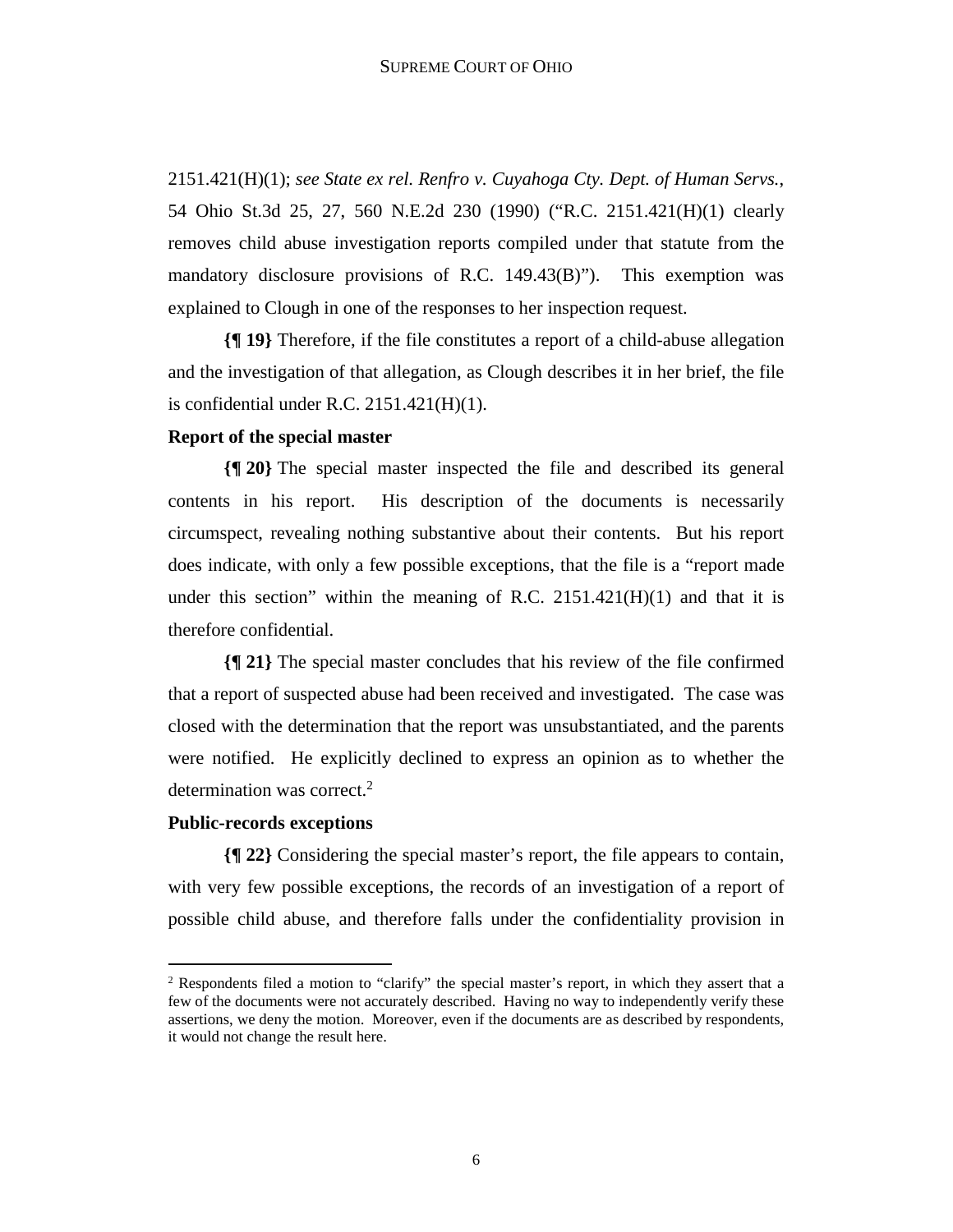R.C. 2151.421(H)(1). Thus, those records are exempt from disclosure under R.C.  $149.43(A)(1)(v)$ .

**{¶ 23}** Even those documents in the file that might not be confidential under R.C. 2151.421 are open to inspection only to the persons or entities specified in R.C. 5153.17:

The public children services agency shall prepare and keep written records of investigations of families, children, and foster homes, and of the care, training, and treatment afforded children, and shall prepare and keep such other records as are required by the department of job and family services. Such records shall be confidential, but, except as provided by division (B) of section 3107.17 of the Revised Code, shall be open to inspection by the agency, the director of job and family services, and the director of the county department of job and family services, and by other persons upon the written permission of the executive director.

**{¶ 24}** "[T]he confidentiality promised by R.C. 5153.17 is not absolute." *Renfro,* 54 Ohio St.3d at 29, 560 N.E.2d 230. Ohio courts have held that while it is the primary duty of the executive director of a county children services agency to keep its records confidential, the executive director may allow inspection when the requester shows "good cause." *See, e.g., Johnson v. Johnson,* 134 Ohio App.3d 579, 583, 731 N.E.2d 1144 (3d Dist.1999); *Conrad v. Richland Cty. Children Servs.,* 5th Dist. Richland No. 2011 CA 124, 2012-Ohio-3871, ¶ 16-19. "Good cause" is established when the requester shows that disclosure is in the best interests of the child or that the due process rights of the requester are implicated. *Swartzentruber v. Orrville Grace Brethren Church*, 163 Ohio App.3d 96, 2005-Ohio-4264, 836 N.E.2d 619, ¶ 9 (9th Dist.), quoting *Johnson* at 585.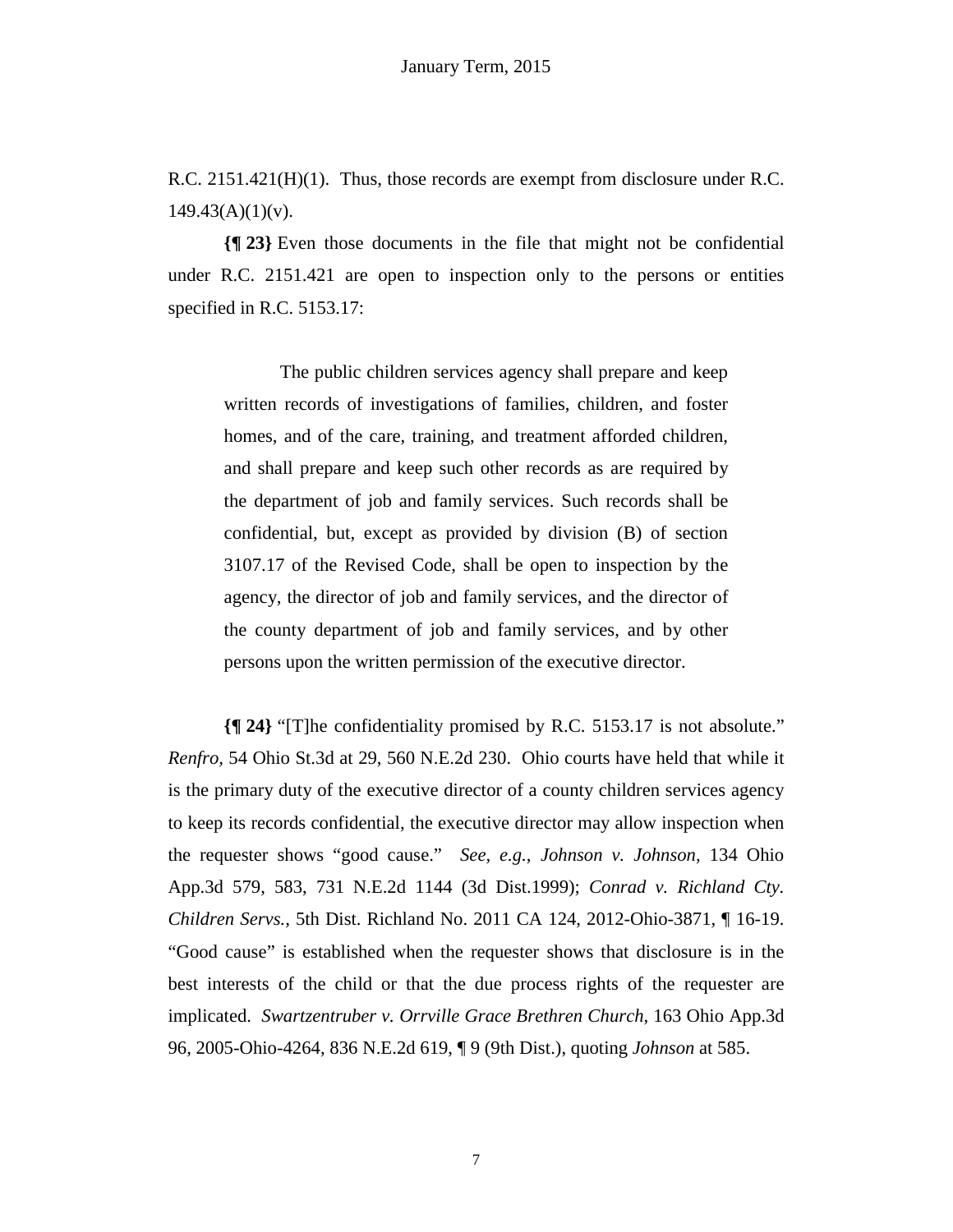#### SUPREME COURT OF OHIO

**{¶ 25}** The exceptions to the confidentiality provision in R.C. 5153.17 are narrow. A parent's right to a fair trial might override the confidentiality requirement. *See Renfro* at 29; *Davis v. Trumbull Cty. Children Servs. Bd*., 24 Ohio App.3d 180, 493 N.E.2d 1011 (11th Dist.1985) ("good cause" may be established by a showing that a county children services agency is relying on the records to deprive the child's parents of custody through a dependency action). "Good cause" may be shown when the requester has a right arising under another statute to inspect the records in question. *In re Trumbull Cty. Children Servs. Bd.*, 32 Ohio Misc.2d 11, 513 N.E.2d 360 (C.P.1986). The good cause shown must outweigh the considerations underlying the confidentiality requirement. *Johnson*  at 585. Indeed, we have refused to order disclosure even when the authorities were using a report to refuse to return a child to her foster parents and to advocate against the recertification of the home for foster care. *Renfro* at 25. In *Swartzentruber,* a trial court ordered the disclosure of a child's preadoptive case file to the plaintiffs in an action alleging that the defendants' adopted child had sexually abused the plaintiffs' daughter. The plaintiffs were seeking access to the file to determine whether the alleged abuser had ever been a victim of sex abuse, which they claimed would prove a propensity to commit such abuse against others. The Ninth District Court of Appeals reversed, finding that the plaintiffs had failed to show good cause, since the reason for disclosure was greatly outweighed by the need for confidentiality.

**{¶ 26}** Clough's argument in support of disclosure is that FCCS did not follow its own policies and procedures in denying her request. This does not qualify as good cause. While her case is sympathetic, and she is no doubt concerned about the investigation of her daughter's possible abuse, she has not alleged that the child is currently in any specific danger, that her due-process rights are in jeopardy, or that there is any similarly compelling reason to depart from the statutory mandate of confidentiality.